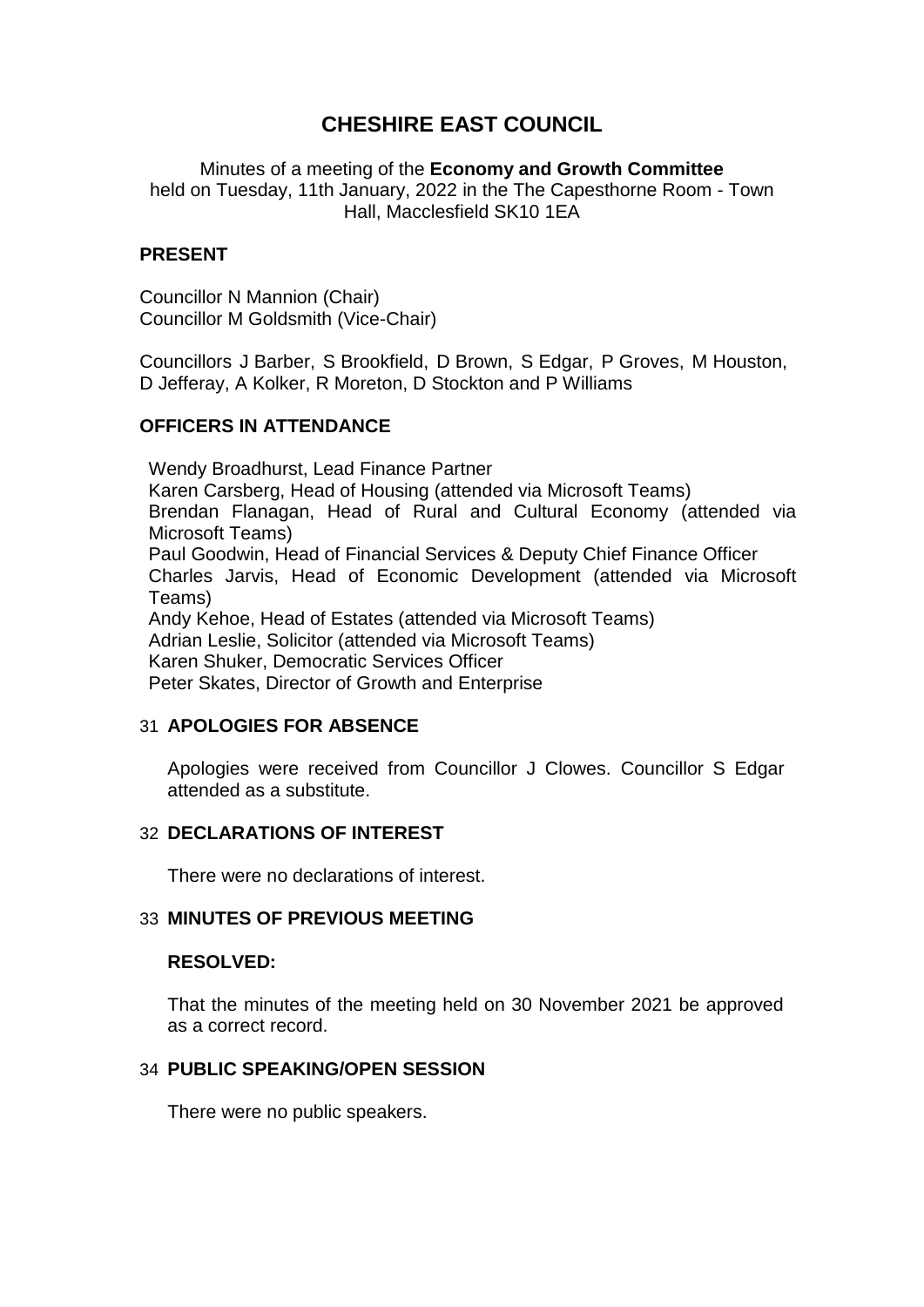## 35 **2021/22 FINANCIAL YEAR REVIEW**

Consideration was given to a report setting out the financial year review for 2021/22.

Concerns were raised in respect of the rise in energy costs, the knock-on effect these would have, and whether there was likely to be any government mitigation for this. Assurances were given that conversations were ongoing with energy providers to secure the best outcomes possible for the Council.

Clarification was sought in respect of the projects related to Crewe Town Board, specifically where funding was coming from and where it would be spent. Confirmation was given that the Capital Strategy detailed within the report included projects financed from Future High Streets funding, and that projects to be financed by the Towns Fund initiative would be incorporated when business cases have been further developed. An allcommittee Member briefing would be held in respect of the Crewe Regeneration and Towns Fund projects, further to information on the development of the business cases.

## **RESOLVED (unanimously):**

- 1. That the report of the Finance Sub-Committee [\(Agenda for Finance](http://moderngov.cheshireeast.gov.uk/ecminutes/ieListDocuments.aspx?CId=965&MId=9031&Ver=4)  [Sub-Committee on Wednesday, 1st December, 2021, 2.00 pm |](http://moderngov.cheshireeast.gov.uk/ecminutes/ieListDocuments.aspx?CId=965&MId=9031&Ver=4)  Cheshire [East Council\)](http://moderngov.cheshireeast.gov.uk/ecminutes/ieListDocuments.aspx?CId=965&MId=9031&Ver=4), specifically the recommendations of that committee be noted.
- 2. That the financial update and forecast outturn relevant to the committee's terms of reference be noted.
- 3. That it be noted that officers would seek to improve outcomes and the financial outturn across all Committees to mitigate the overall forecast overspend of the Council.
- 4. That appendix 6 of the report and the following sections specific to this Committee be noted:
	- Changes to Revenue budget 2021/22
	- Policy Proposals Update
	- Corporate Grants Register
	- Debt Management
	- Capital Strategy
	- Reserve Strategy

## 36 **MEDIUM TERM FINANCIAL STRATEGY**

The committee received a report on the Medium-Term Financial Strategy for 2022/23 – 2025/26. As part of the consultation process the committee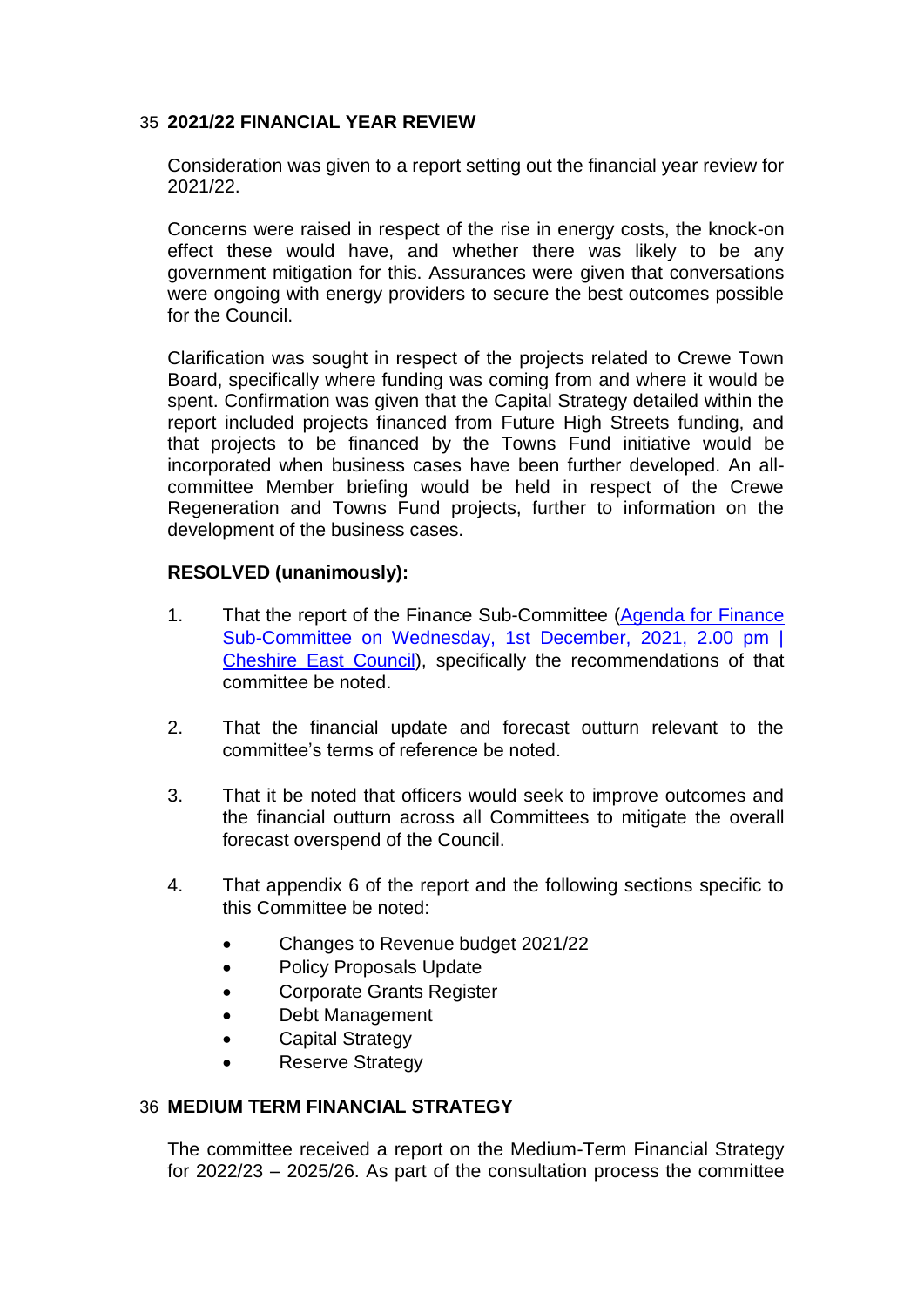was asked to provide comments and feedback to the Corporate Policy Committee on proposals related to the responsibilities of the committee.

Concerns were raised by Members that the provisional settlement from Government referred to items over a number of years, but the detail of allocations to individual local authorities only related to the 2022/23 financial year. It was noted that it is not unusual for Government to only give one-year allocations, and that whilst the Council must continue to plan for the medium term the settlement creates limited scope for sustainable changes.

A question was raised in respect of the rationale for putting the compensation for under-indexing the multiplier, which related to Business Rates income, into the Collection Fund Reserve, rather than the General Fund. It was agreed that a written response would be provided outside of the meeting and circulated to committee members.

The following comments were raised by committee:

It was felt that the core headings within the Budget Engagement document did not always align with the proposals listed and therefore the information did not flow for the reader. It was proposed that, in addition to the headings with respect to the Council's vision, in future documents supplementary wording could be added under each heading to cover the main services relating to each of the Corporate Priorities.

There was some discussion in respect of the one-year settlement funding from Government, and the services this funding could be put towards. The committee agreed that it would like the following items to be considered for funding at the next stage of MTFS development:

- Landlord Licensing Scheme
- Invest to Save Projects

## **RESOLVED (unanimously):**

- 1. That the committee noted the MTFS 2022 to 2026 Consultation Document (Appendix 1 of the report).
- 2. That the following proposals rolling forward from the MTFS 2021-25 relevant to the committee (as part of Appendix 1 (Appendix A of the report) be noted.
	- 25) Transfer of Congleton Visitor Information Centre
	- 49) Estates Transformation Office Accommodation
	- 51) Neighbourhood Estate Review
	- 80) Tatton Park
	- 81) Asset / Service Transfer